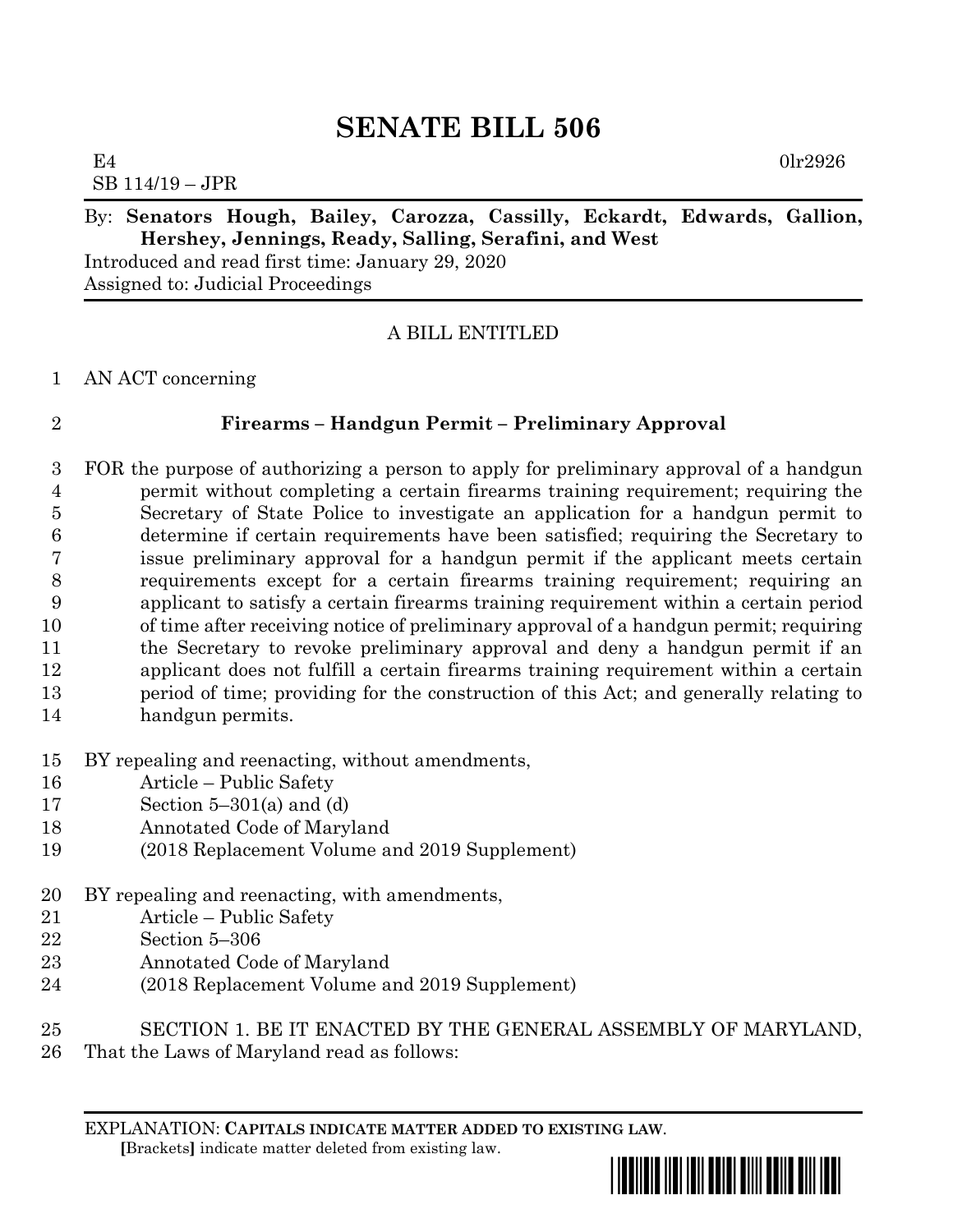|                     | $\sqrt{2}$        | <b>SENATE BILL 506</b>                                                                                                                                                                                               |
|---------------------|-------------------|----------------------------------------------------------------------------------------------------------------------------------------------------------------------------------------------------------------------|
| 1                   |                   | <b>Article - Public Safety</b>                                                                                                                                                                                       |
| $\overline{2}$      | $5 - 301.$        |                                                                                                                                                                                                                      |
| 3                   | (a)               | In this subtitle the following words have the meanings indicated.                                                                                                                                                    |
| $\overline{4}$<br>5 | (d)<br>a handgun. | "Permit" means a permit issued by the Secretary to carry, wear, or transport                                                                                                                                         |
| $\boldsymbol{6}$    | $5 - 306.$        |                                                                                                                                                                                                                      |
| 7<br>8              | (a)               | Subject to [subsection $(c)$ ] SUBSECTIONS $(B)$ AND $(D)$ of this section, the<br>Secretary shall issue a permit within a reasonable time to a person who the Secretary finds:                                      |
| 9                   |                   | is an adult;<br>(1)                                                                                                                                                                                                  |
| 10<br>11            |                   | has not been convicted of a felony or of a misdemean or for which<br>(2)<br>(i)<br>a sentence of imprisonment for more than 1 year has been imposed; or                                                              |
| 12<br>13            |                   | if convicted of a crime described in item (i) of this item, has been<br>(ii)<br>pardoned or has been granted relief under 18 U.S.C. § 925(c);                                                                        |
| 14<br>15            |                   | has not been convicted of a crime involving the possession, use, or<br>(3)<br>distribution of a controlled dangerous substance;                                                                                      |
| 16<br>17<br>18      |                   | is not presently an alcoholic, addict, or habitual user of a controlled<br>(4)<br>dangerous substance unless the habitual use of the controlled dangerous substance is under<br>legitimate medical direction;        |
| 19<br>20<br>21      |                   | except as provided in subsection $[(b)]$ $(C)$ of this section, has<br>(5)<br>successfully completed [prior to application and each renewal,] a firearms training course<br>approved by the Secretary that includes: |
| 22<br>23            |                   | for an initial application, a minimum of 16 hours of<br>(i)<br>1.<br>instruction by a qualified handgun instructor; or                                                                                               |
| 24<br>25            |                   | for a renewal application, 8 hours of instruction by a<br>2.<br>qualified handgun instructor;                                                                                                                        |
| 26                  |                   | classroom instruction on:<br>(ii)                                                                                                                                                                                    |
| 27                  |                   | State firearm law;<br>1.                                                                                                                                                                                             |
| 28                  |                   | 2.<br>home firearm safety; and                                                                                                                                                                                       |
| 29                  |                   | 3.<br>handgun mechanisms and operation; and                                                                                                                                                                          |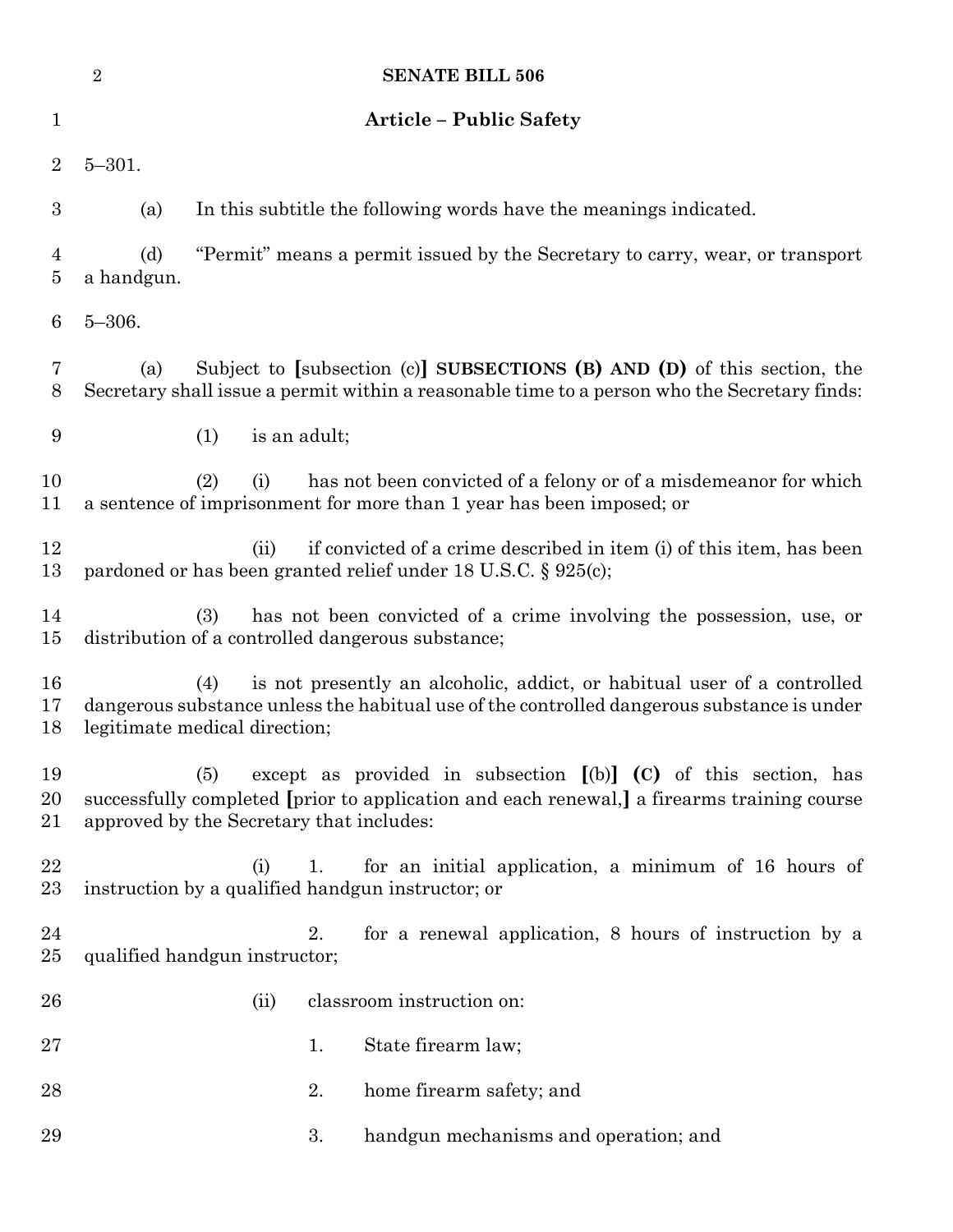#### **SENATE BILL 506** 3

 (iii) a firearms qualification component that demonstrates the applicant's proficiency and use of the firearm; and

- 
- (6) based on an investigation:

 (i) has not exhibited a propensity for violence or instability that may reasonably render the person's possession of a handgun a danger to the person or to another; and

 (ii) has good and substantial reason to wear, carry, or transport a handgun, such as a finding that the permit is necessary as a reasonable precaution against apprehended danger.

 (b) **(1) A PERSON MAY APPLY FOR PRELIMINARY APPROVAL OF A PERMIT WITHOUT COMPLETING A CERTIFIED FIREARMS TRAINING COURSE UNDER SUBSECTION (A) OF THIS SECTION.**

 **(2) ON APPLICATION FOR PRELIMINARY APPROVAL OF A PERMIT, THE SECRETARY SHALL CONDUCT AN INVESTIGATION TO DETERMINE IF THE APPLICANT MEETS THE REQUIREMENTS UNDER SUBSECTION (A) OF THIS SECTION EXCEPT THE REQUIRED CERTIFIED FIREARMS TRAINING COURSE.**

 **(3) THE SECRETARY SHALL ISSUE PRELIMINARY APPROVAL OF A PERMIT IF, AFTER THE INVESTIGATION, THE SECRETARY FINDS THAT, EXCEPT FOR THE CERTIFIED FIREARMS TRAINING COURSE, THE APPLICANT MEETS THE REQUIREMENTS UNDER SUBSECTION (A) OF THIS SECTION.**

 **(4) (I) WITHIN 120 DAYS AFTER RECEIPT OF PRELIMINARY APPROVAL OF A PERMIT, THE APPLICANT MUST PROVIDE THE SECRETARY WITH PROOF OF COMPLETION OF A CERTIFIED FIREARMS TRAINING COURSE UNDER SUBSECTION (A) OF THIS SECTION.**

 **(II) IF THE SECRETARY DOES NOT RECEIVE PROOF OF COMPLETION OF A CERTIFIED FIREARMS TRAINING COURSE, THE SECRETARY SHALL REVOKE THE PRELIMINARY APPROVAL AND DENY THE APPLICATION.**

 **(5) NOTHING IN THIS SUBSECTION MAY BE CONSTRUED TO AUTHORIZE THE ISSUANCE OF A PERMIT WITHOUT COMPLETION OF A CERTIFIED FIREARMS TRAINING COURSE UNDER SUBSECTION (A) OF THIS SECTION.**

 **(C)** An applicant for a permit is not required to complete a certified firearms training course under subsection (a) of this section if the applicant:

 (1) is a law enforcement officer or a person who is retired in good standing from service with a law enforcement agency of the United States, the State, or any local